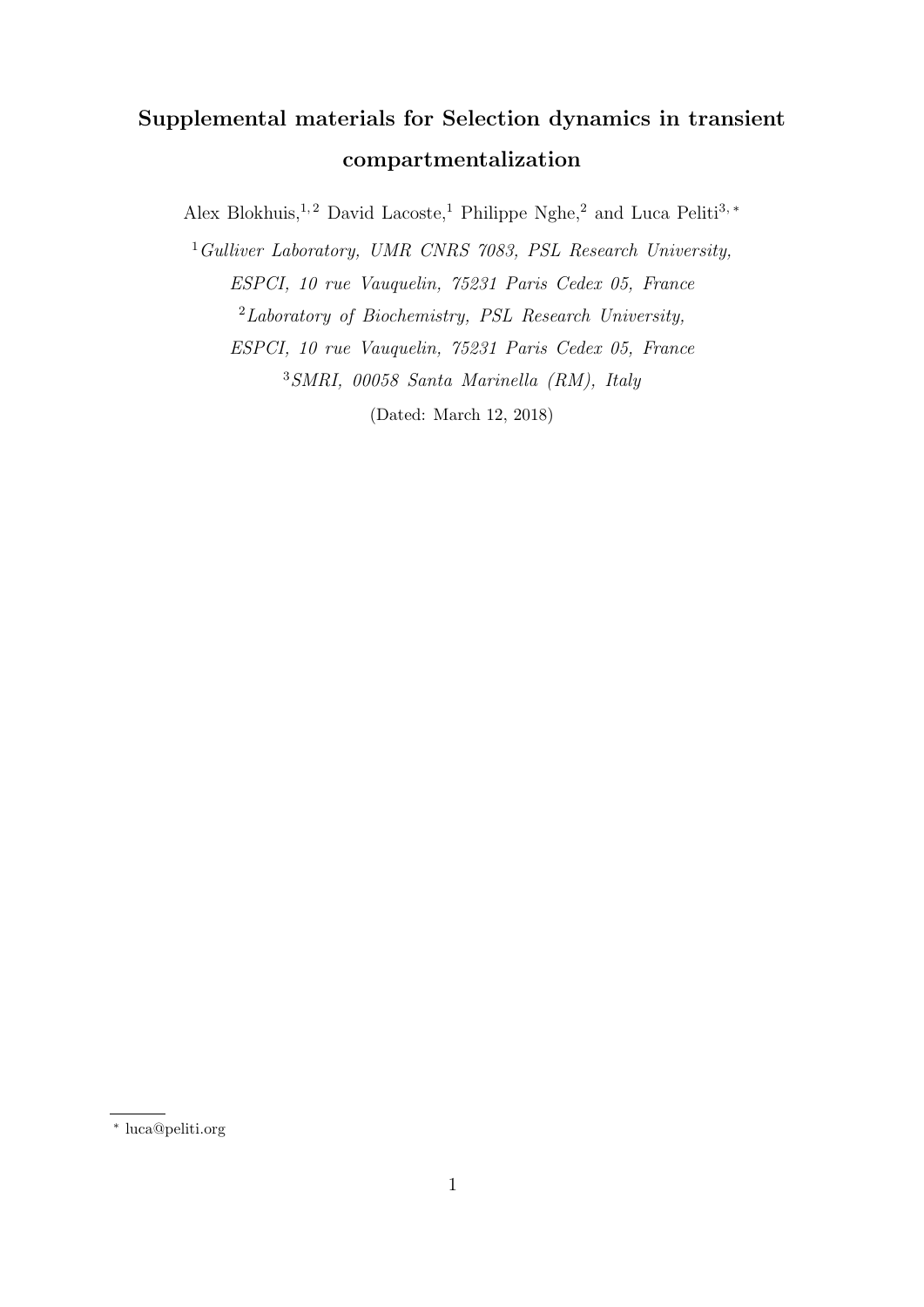Here we provide more details on (i) the determination of the parameter  $\Lambda$  from experimental data, (ii) the impact of mutations in the limit  $\Lambda \to \infty$ , (iii) details on the derivation of the asymptotes, for  $\lambda \to \infty$  and  $\Lambda \simeq 1$ , (iv) further aspects of the phase diagram, and (v) a comparison of the phase diagram for linear and non-linear selection functions.

### I. EXPONENTIAL GROWTH AND THE VALUE OF Λ

The following table contains experimental values measured in Ref. [1] for the ribozyme and three different parasites. The nucleotide length, doubling time  $(T_d)$ , and relative replication rate  $(r)$ , are reported, from which we infer  $\Lambda$  in the final column. The doubling time  $T_d$  for the ribozyme is related to the growth rate  $\alpha$  introduced in the main text by  $T_d = \ln(2)/\alpha$ , and similarly the doubling times of the parasites is related to the  $\gamma$  by  $T_d = \ln(2)/\gamma$ .

| Type       | Length (nt) $2 T_d(s) $ Relative r |      |      |     |
|------------|------------------------------------|------|------|-----|
| Ribozyme   | 362                                | 25.0 | 1.00 |     |
| Parasite 1 | 245                                | 20.7 | 1.21 | 13  |
| Parasite 2 | 223                                | 17.1 | 1.46 | 107 |
| Parasite 3 | 129                                | 14.6 | 1.71 | 473 |

In the experiment, a typical compartment contains  $\lambda$  RNA molecules that can be ribozyme or parasite,  $2.6 \cdot 10^6$  molecules of Q $\beta$  replicase, and  $1.0 \cdot 10^{10}$  molecules of each NTP. Replication takes place by complexation of RNA with  $Q\beta$  replicase, which uses NTPs to make a complementary copy. This copy is then itself replicated to reproduce the original. There is a large amount of nucleotides, so that exponential growth of the target RNA proceeds until  $N \approx n_{Q\beta}$ . Starting from a single molecule, it takes  $n_D = \log_2 n_{Q\beta}$ 21.4 doubling times to reach this regime. In a parasite-ribozyme mixture, we can estimate  $\Lambda$  using the relative r:

$$
\Lambda = \frac{2^{n} \rho}{2^{n} \rho/r} = 2^{n} \rho^{(1 - \frac{1}{r})}.
$$
\n(1)

Another important assumption of our model, is that we neglect a possible dependence of  $\Lambda$  on n and m. In order to test this assumption we have estimated the fluctuations of  $\Lambda$ in the following way. We recall that the total number of RNA at the end of the exponential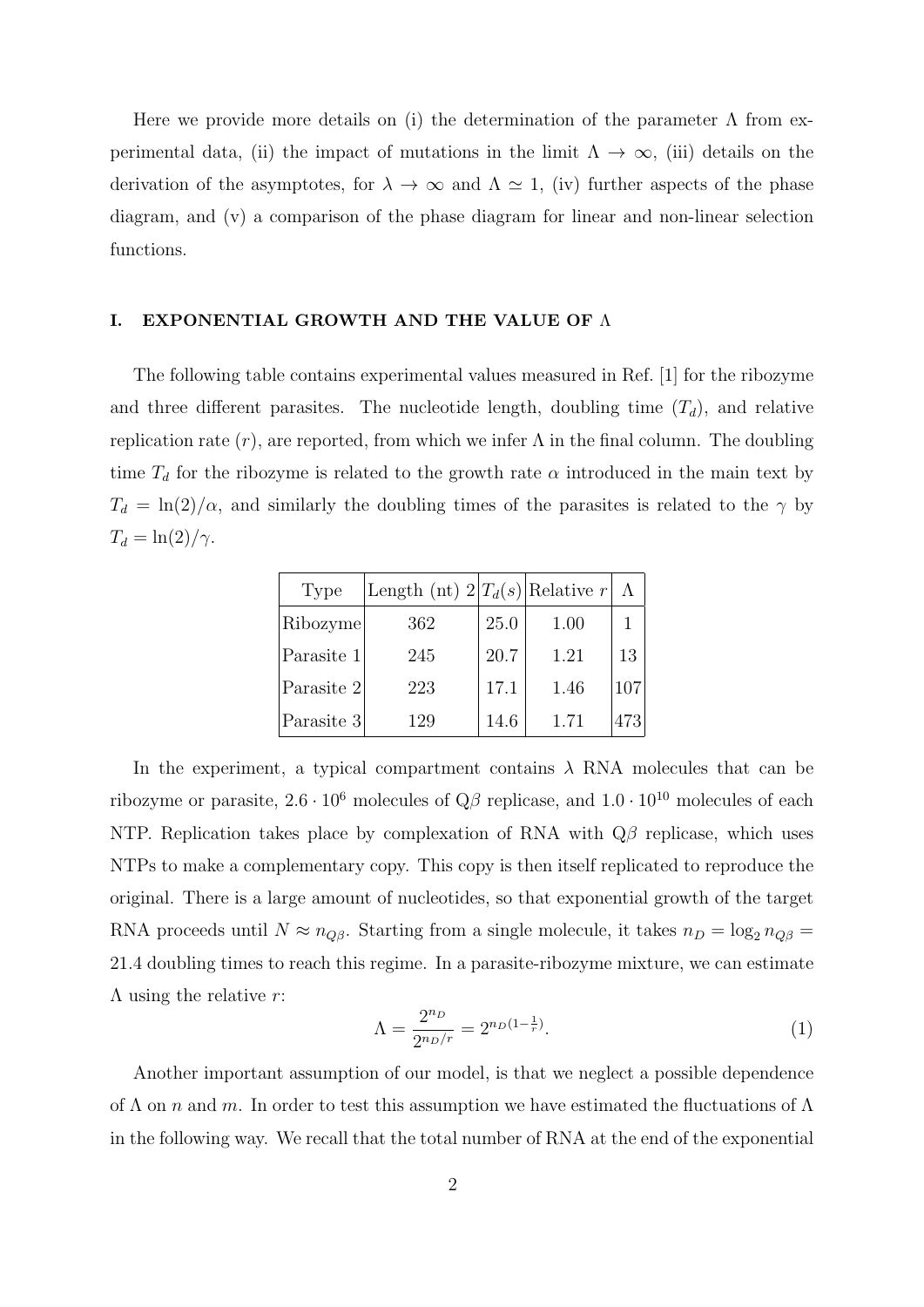phase is the constant  $n_{Q\beta}$  given above, thus  $N = (n - m)2^{n_D} + m2^{n_D/r} = n_{Q\beta}$ . We first solve for  $n<sub>D</sub>$  in this equation for a given n and m and then we use this result into Eq. (1) to obtain  $\Lambda$  for a given n and m. We show in figure 1 a typical plot of the values taken by this function  $\Lambda(n,m)$  for a particular choice of n and m, together with the probability distribution  $P_{\lambda}(n, x, m)$  defined in Eq. (4) of the main text. In general  $\Lambda(n, m)$  is close to a constant for soft parasites  $(r = 1.2)$ , and is less constant for hard parasites  $(r = 1.7)$ . Even in the later case however,  $\Lambda$  hardly varies in the range of  $n, m$  values where the probability distribution takes significant weight. We conclude that the assumption of neglecting a possible dependence of  $\Lambda$  on n and m has only a minor effect on our results.



FIG. 1. Plots for  $\Lambda$  (colored dots) as function of the parameters  $(n, m)$  characterizing the initial composition of the compartments relative growth rates r and  $\lambda = 10$ , together with the probability distribution  $P_{\lambda}(n, x, m)$  (solid lines) for  $x = 0.5$ .

#### II. GROWTH RATES FLUCTUATIONS

The model presented in the main text is purely deterministic, but fluctuations are still present due to the initial condition. Since growth rates typically depend on the initial condition, they will fluctuate when sampling the initial condition. While these fluctuations are already present in a deterministic model, effects associated to other fluctuations in the growth rates, which may occur at time scales smaller than the duration of the growth phase require a stochastic approach. Replication is intrinsically stochastic and therefore this additional source of fluctuations in grow rates could be present. In order to estimate such an effect, we have implemented below a stochastic version of our model.

A stochastic component in the growth phase of the ribozymes and parasites can be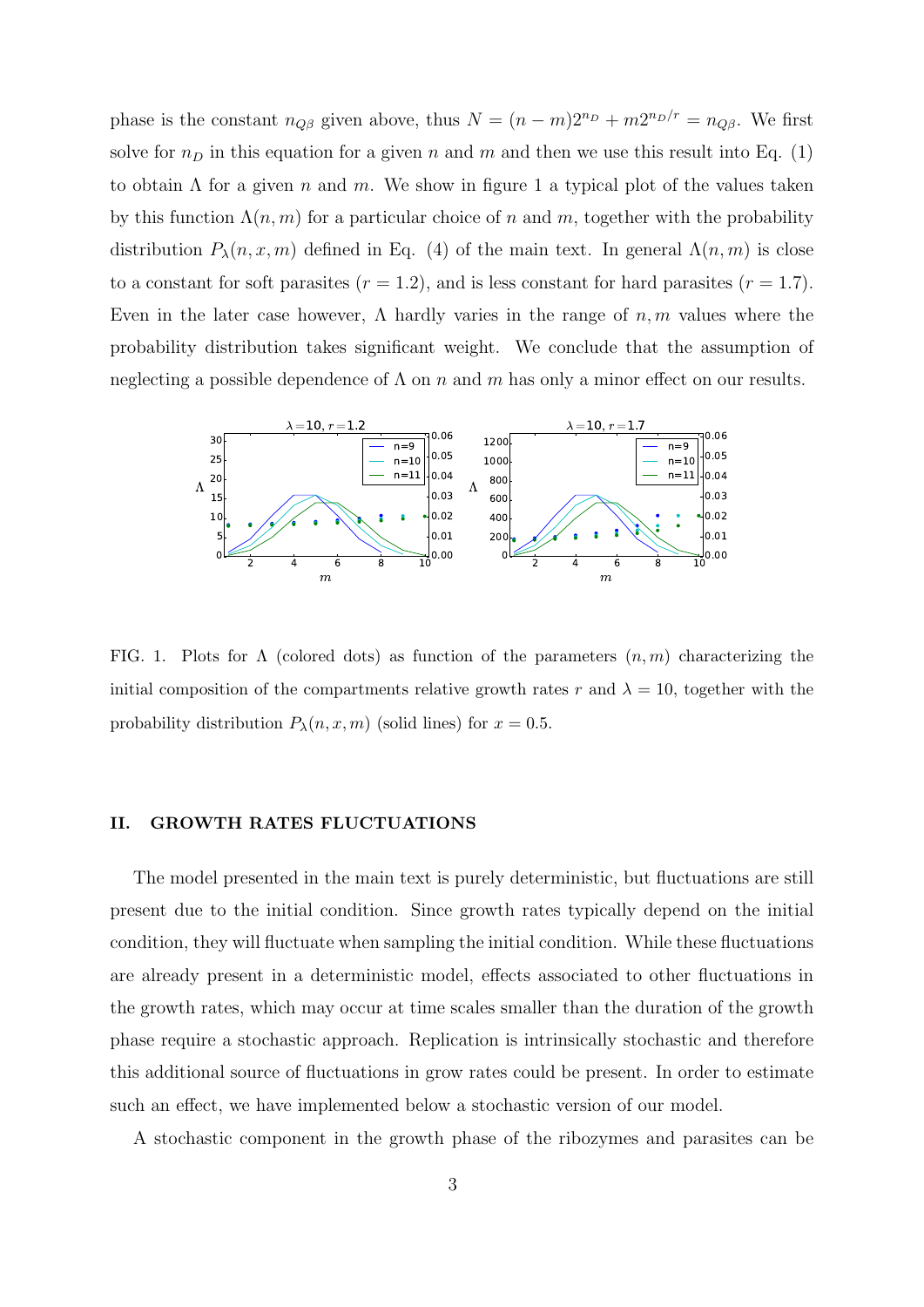included using a discrete Langevin approach. In such an approach, Eq. (1) is modified to become:

$$
\ln \frac{\bar{m}}{m} = \alpha T + \xi_1,\tag{2}
$$

where the first term on the right hand side accounts for the deterministic contribution we had before and  $\xi_1$  is a Gaussian random variable of mean zero and variance  $\sigma_1$ . Similarly for the parasites:

$$
\ln \frac{\bar{y}}{y} = \gamma T + \xi_2,\tag{3}
$$

where  $\xi_2$  is another similar noise controlling the growth of the parasites.

The noise which has been introduced here could describe either fluctuations of growth rate  $\alpha$  or of the duration of replication. Note also that we still define  $\Lambda$  with respect to the mean time and growth rates as  $\Lambda = \exp((\gamma - \alpha)T)$ . Since N is fundamentally fixed by the number of enzymes  $n_{Q\beta}$  in this problem, we still assume that N is fixed in this stochastic model. Then this condition  $N = \bar{m} + \bar{y}$  leads to a constraint between the noise  $\xi_1$  and  $\xi_2$ , which means that these two noises must be correlated. Then, Eq (2) is modified as

$$
\bar{x}(n, m, \eta) = \frac{\bar{m}}{N} = \frac{m}{m + (n - m)\Lambda \exp(\eta)},
$$
\n(4)

where we have introduced the random variable  $\eta = \xi_2 - \xi_1$ . Let us introduce the variance of  $\eta$  which we call  $\sigma^2$ . This is the main parameter controlling the growth noise.

Eq. (5) is now modified as follows

$$
x'(\lambda, x) = \frac{\int d\eta g(\eta) \sum_{n,m} \bar{x}(n, m, \eta) f(\bar{x}(n, m, \eta)) P_{\lambda}(n, x, m)}{\int d\eta g(\eta) \sum_{n,m} f(\bar{x}(n, m, \eta)) P_{\lambda}(n, x, m)},
$$
(5)

where  $g(\eta)$  is the Gaussian distribution of mean zero and variance  $\sigma^2$ . In order to evaluate the correction due to the noise  $\eta$ , we expand the integrand in the numerator and denominator with respect to  $\eta$  and we perform the Gaussian integrals. The result is a modified recursion relation which contains a correction term proportional to  $\sigma^2$ . The explicit expression of this correction is lengthy and not given here, it was evaluated numerically.

This Taylor expansion is justified if the amplitude of the noise  $\sigma^2$  is sufficiently small. In order to assess this, we investigate the various sources of noises in this problem. The noise could be due to the arrival times of  $Q\beta$  or from the replication process itself. For the first source of noise, the time scale to form an  $Q\beta$  - RNA complex due to diffusion can be evaluated as  $t_D \approx (D_{RNA} c_{Q\beta}^{\frac{2}{3}})^{-1}$ , where  $D_{RNA}$  is the diffusion constant for an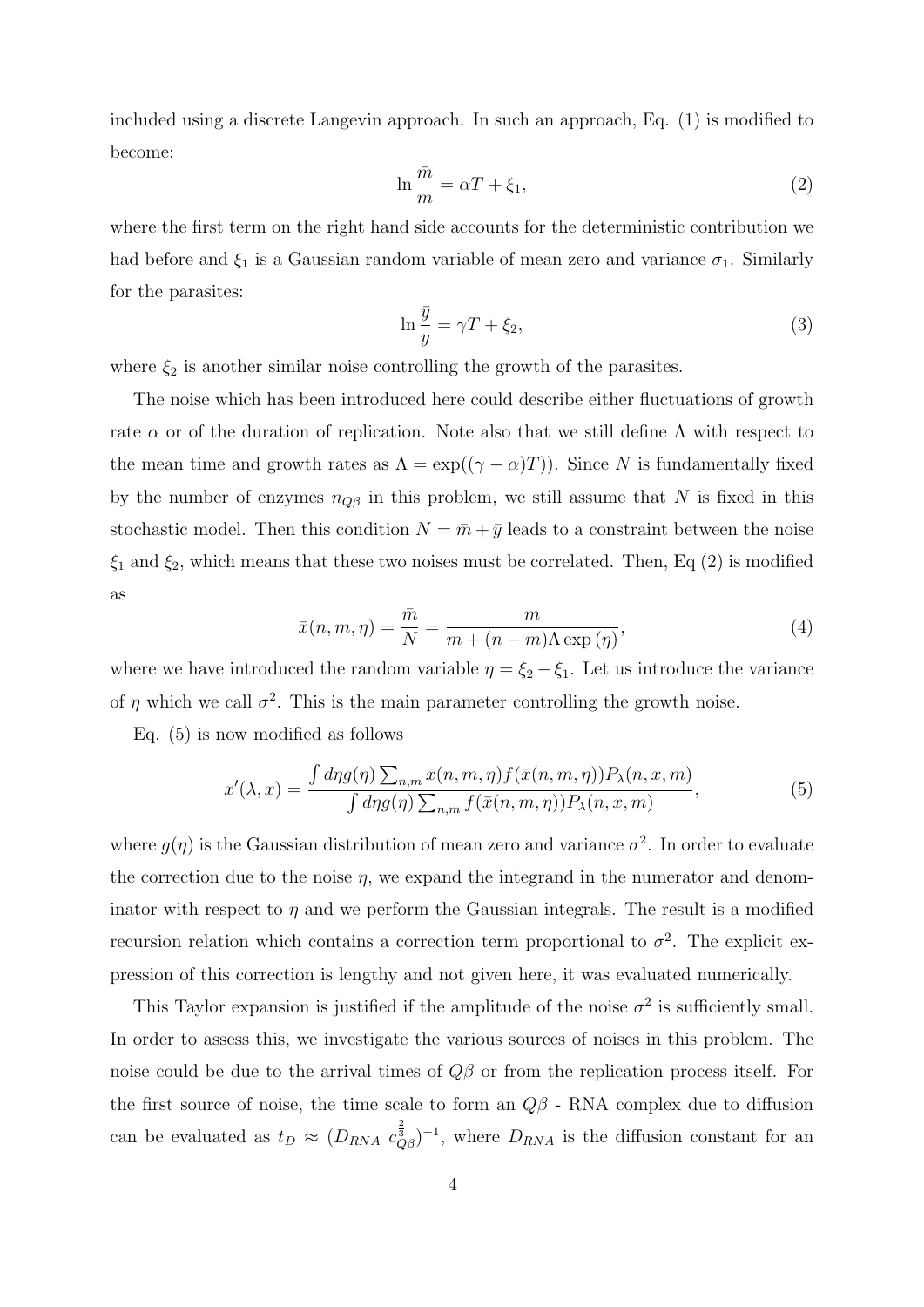RNA strand (length  $\approx$  300) and  $c_{Q\beta}$  the concentration of  $Q\beta$  replicase. We found this timescale to be over  $2 \times 10^4$  times smaller than replication times (15-25s, see SM 1). Due to this large difference in timescales, the noise in this problem should primarily be caused by the replication rather than by the binding of a  $Q\beta$  to an RNA strand. Let us now look at the noise due to replication. Once a  $Q\beta$  enzyme is bound to a single RNA molecule, the total replication time  $\tau$  can be written as a sum of the dwell times of all the nucleotides to be added to the template and which are themselves exponentially distributed. When the binding rates are identical, the resulting distribution of  $\tau$  is a gamma distribution with a coefficient of variation 1/ √  $\overline{n}$ , in terms of *n* the number of nucleotides as shown in D. Floyd et al. (2010). Since our replicating molecules are long, typically between  $n \approx 150$  to 300, this coefficient of variation is quite small. This coefficient of variation is expected to increase due to the number of doubling times in the replicating phase, which is typically of the order of 20. In the end although we can not provide an accurate estimate of the noise of  $\eta$ , all these factors suggest a small noise amplitude for  $\sigma^2$ .

In the worst possible case, we would have  $\sigma^2 = 1$  which is the case shown in the two figures below. The red contour plots of  $\Delta x$  corresponding to that of Fig 1 of the manuscript, the blue ones correspond to the prediction of a stochastic version of the same model including the correction due to  $\sigma^2$ . We only show the plots for  $\Lambda = 4$  (left) and  $\Lambda = 2.5$  (right), because we find that for high values of  $\Lambda$  the noise has only a negligible effect even in this worst case scenario, which is reasonable. While we see that the noise  $\eta$ affects significantly the contour plots in this worst case scenario, when  $\sigma^2 = 1$ , the effect is quite small with a more realistic estimate of the noise namely  $\sigma^2 = 0.1$  as shown in figure 3:

All these results support our view that while the growth is intrinsically stochastic the deterministic model we have developed with a constant  $N$  and fluctuations only in the initial conditions indeed capture the main features of the experiment we are interested in. As shown in figures 2 and 3, the stability of the ribozyme phase in the new stochastic model is enhanced with respect to the deterministic model. This confirms that fluctuations are essential to stabilize the ribozyme phase, and favor it whether they come from the initial condition as in the deterministic model or from other sources as in the stochastic developed here.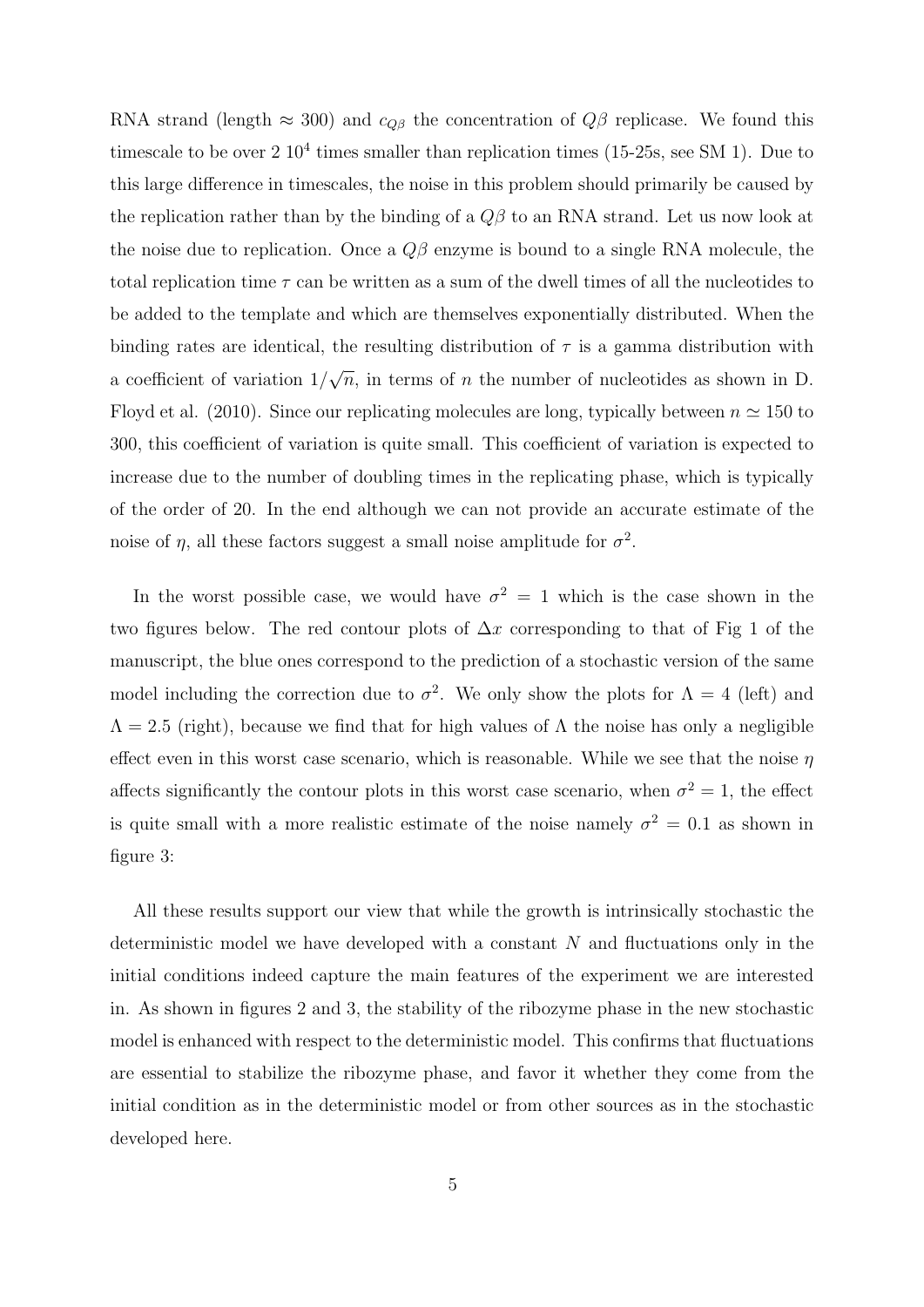

FIG. 2. Contour plots of  $\Delta x$  similar to that of Fig 1 of the manuscript, with no correction due to noise (red solid line) and including corrections due to noise with  $\sigma^2 = 1$  (blue solid line). The figures correspond to  $\Lambda = 4$  (left) and  $\Lambda = 2.5$  (right).



FIG. 3. Contour plots of  $\Delta x$  similar to that of Fig 1 of the manuscript, with no correction due to noise (red solid line) and including corrections due to noise with  $\sigma^2 = 0.1$  (blue solid line). The figures correspond to  $\Lambda = 4$  (left) and  $\Lambda = 2.5$  (right).

#### III. IMPACT OF MUTATIONS IN THE LIMIT  $\Lambda \gg 1$

In this section, we explain how the approach described in the main text needs to be amended in the presence of mutations. We focus here only on the case that  $\Lambda \gg 1$ , because one can expect that the effect of mutations will be more dramatic in this limit corresponding to hard parasites. If one of such parasites is present in a compartment, it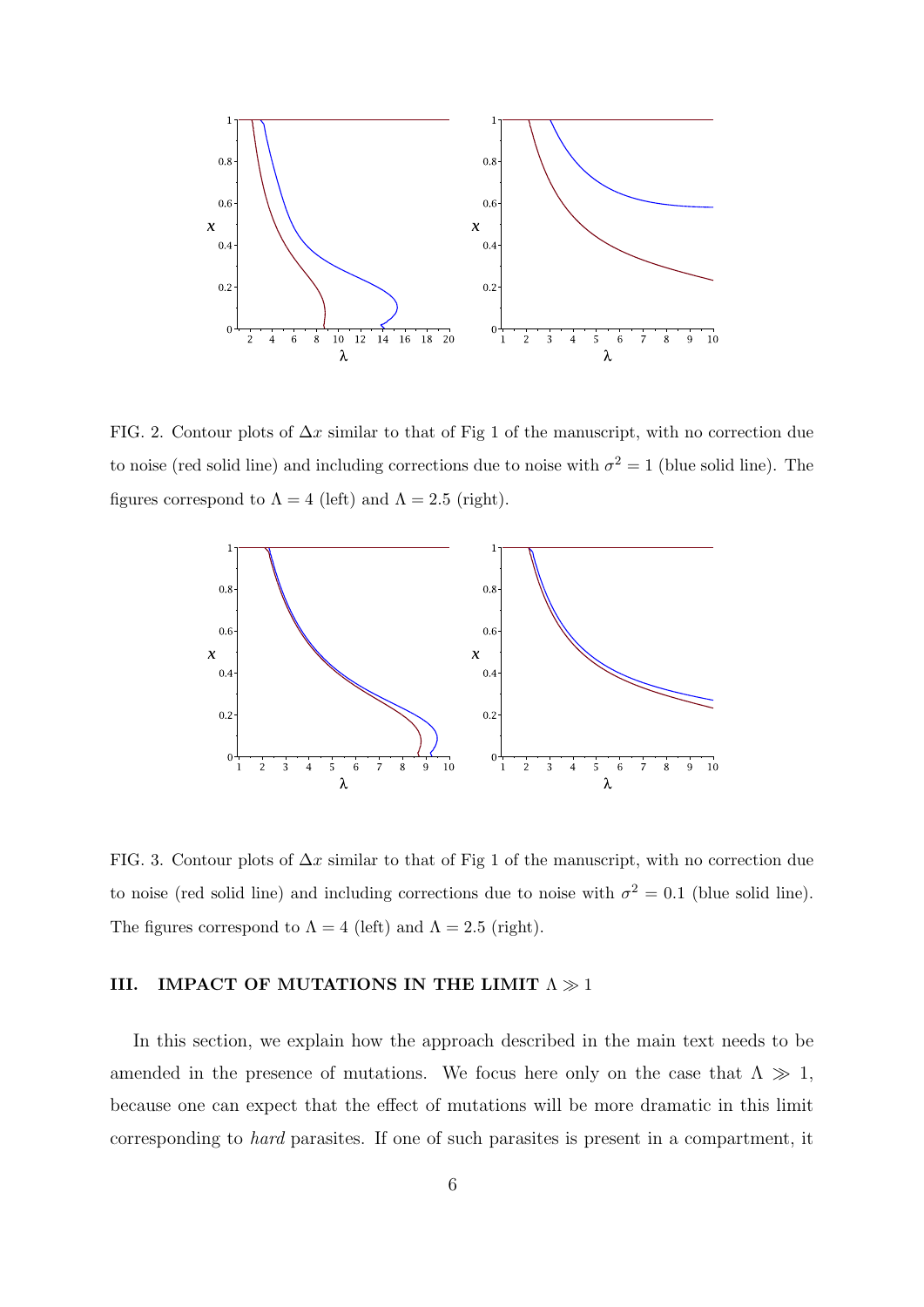invades the population very quickly, provided it appears during the exponential growth phase. As explained in the main text, to describe the limit  $\Lambda \gg 1$ , we can introduce three inoculation probabilities,  $p_{ribo}$  for compartments containing only ribozymes,  $p_{para}$ for compartments containing parasites and  $p_{zero}$  for empty compartments:

$$
p_{ribo} = \sum_{n=1}^{\infty} \frac{x^n \lambda^n}{n!} e^{-\lambda} = (e^{\lambda x} - 1)e^{-\lambda},
$$
  

$$
p_{zero} = e^{-\lambda},
$$
 (6)

$$
p_{para} = 1 - p_{ribo} - p_{zero} = 1 - e^{\lambda(x-1)}.
$$

Now, let us also introduce  $p_{mut}$  as the probability that a ribozyme is turned into a parasite as a result of a mutation during one replication event of the molecule. Then the probability that there is no mutation occurring during  $n^*$  replication events is

$$
\zeta = (1 - p_{mut})^{n*}.\tag{7}
$$

A typical value for this  $n^*$  corresponds to what is denoted  $n_D$  in the previous section, namely the number of replications until the end of the exponential growth regime.

With  $p_{zero}$  unchanged, the new probabilities for compartments containing ribozyme (resp. parasites)  $p'_{ribo}$  (resp.  $p'_{para}$ ) are simply

$$
p'_{ribo} = p_{ribo}\zeta,\tag{8}
$$

$$
p'_{para} = p_{para} + p_{ribo}(1 - \zeta). \tag{9}
$$

Using these expressions in the recurrence relation, we obtain

$$
x' = \frac{p'_{ribo}f(1)}{p'_{ribo}f(1) + p'_{para}f(0)}
$$
(10)

Evaluating the fixed point stability at  $x = 0$  then yields the equation for the asymptote

$$
\zeta \lambda f(1) = f(0)(e^{\lambda} - 1). \tag{11}
$$

Similarly, we can evaluate the fixed point stability at  $x = 1$ , to obtain

$$
(e\lambda - 1) \left( 1 + \zeta \left( \frac{f(1)}{f(0)} - 1 \right) \right)^2 = \lambda \frac{f(1)}{f(0)} e^{\lambda}.
$$
 (12)

For  $p_{mut} \rightarrow 0, \zeta \rightarrow 1$  and we obtain the asymptotes mentioned in the text. For  $\zeta < 1$ , the asymptotic values of  $\lambda$  for both  $x = 0$  and  $x = 1$  become smaller. As a result, both the ribozyme and the bistable regions shrink as one would expect. In the extreme case where  $\zeta \to 0$ , both regions disappear completely since then the only solution to Eqs. (11-12) corresponds to  $\lambda = 0$ .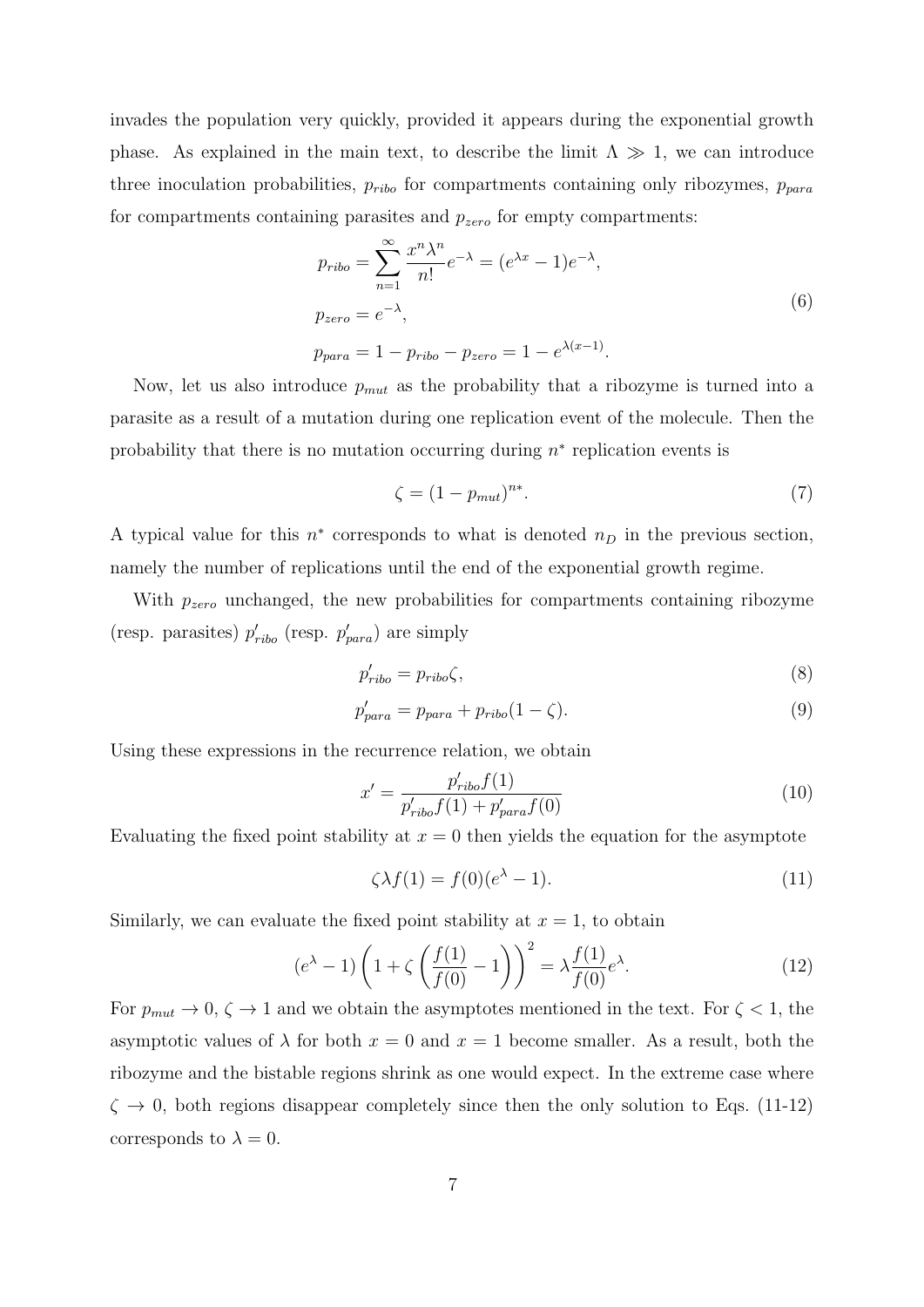## IV. ASYMPTOTIC BEHAVIOR FOR  $\lambda \to \infty$

For large  $\lambda$ , for  $\Lambda$  close to 1 and x close to 1 (resp. 0), the most abundant compartments verify  $m = n$  or  $m = n - 1$  (resp.  $m = 0$  or  $m = 1$ ). As  $\lambda$  is large, we can neglect fluctuations in n and we can take  $n = \lambda$ . We therefore only look at the recursion for a typical compartment with  $n = \lambda$ , with a simplified notation  $P_{\lambda}(n = \lambda, x, m) = P_{\lambda}(x, m)$ , where

$$
P_{\lambda}(x,m) = B_{m}(\lambda, x), \qquad (13)
$$

obtaining

$$
x' = \frac{f(1)P_{\lambda}(x,\lambda) + \bar{x}P_{\lambda}(x,\lambda - 1)f(\bar{x})}{f(1)P_{\lambda}(x,\lambda) + P_{\lambda}(x,\lambda - 1)f(\bar{x})},\tag{14}
$$

where

$$
\bar{x} = \bar{x}(\lambda, \lambda - 1) = \frac{\lambda - 1}{\lambda + \Lambda - 1} \simeq 1 - \frac{\Lambda}{\lambda}.\tag{15}
$$

We have therefore

$$
x' = \frac{x^{\lambda} f(1) + \lambda x^{\lambda - 1} (1 - x) \bar{x} f(\bar{x})}{x^{\lambda} f(1) + \lambda x^{\lambda - 1} f(\bar{x})} = \frac{x f(1) + \lambda (1 - x) \bar{x} f(\bar{x})}{x f(1) + \lambda (1 - x) f(\bar{x})}.
$$
(16)

Taking the derivative with respect to  $x$  we obtain

$$
\frac{dx'}{dx} = \frac{\lambda(1-\bar{x})f(1)f(\bar{x})}{(xf(1)+\lambda(1-x)f(\bar{x}))^2},
$$
\n(17)

which for  $x = 1$  yields

$$
\left. \frac{dx'}{dx} \right|_{x=1} = \frac{\lambda (1-\bar{x}) f(\bar{x})}{f(1)}.
$$
\n(18)

Thus the boundary defined by the equation

$$
\left. \frac{dx'}{dx} \right|_{x=1} = 1,\tag{19}
$$

is given by

$$
\Lambda \simeq 1 + \frac{f'(1)}{f(1)\lambda} = 1 + 6.1210^{-6} / \lambda.
$$
 (20)

Evaluating the stability around the fixed point  $x = 0$  we obtain likewise

$$
x' = \frac{\lambda x (1-x)^{\lambda-1} \bar{x} f(\bar{x})}{(1-x)^{\lambda} f(0) + \lambda x (1-x)^{\lambda-1} f(\bar{x})} = \frac{\lambda x \bar{x} f(\bar{x})}{(1-x) f(0) + \lambda x f(\bar{x})},\tag{21}
$$

where now  $\bar{x}$  is given by

$$
\bar{x} = \bar{x}(\lambda, 1) = \frac{1}{(\lambda - 1)\Lambda + 1} \simeq \frac{1}{\Lambda\lambda}.\tag{22}
$$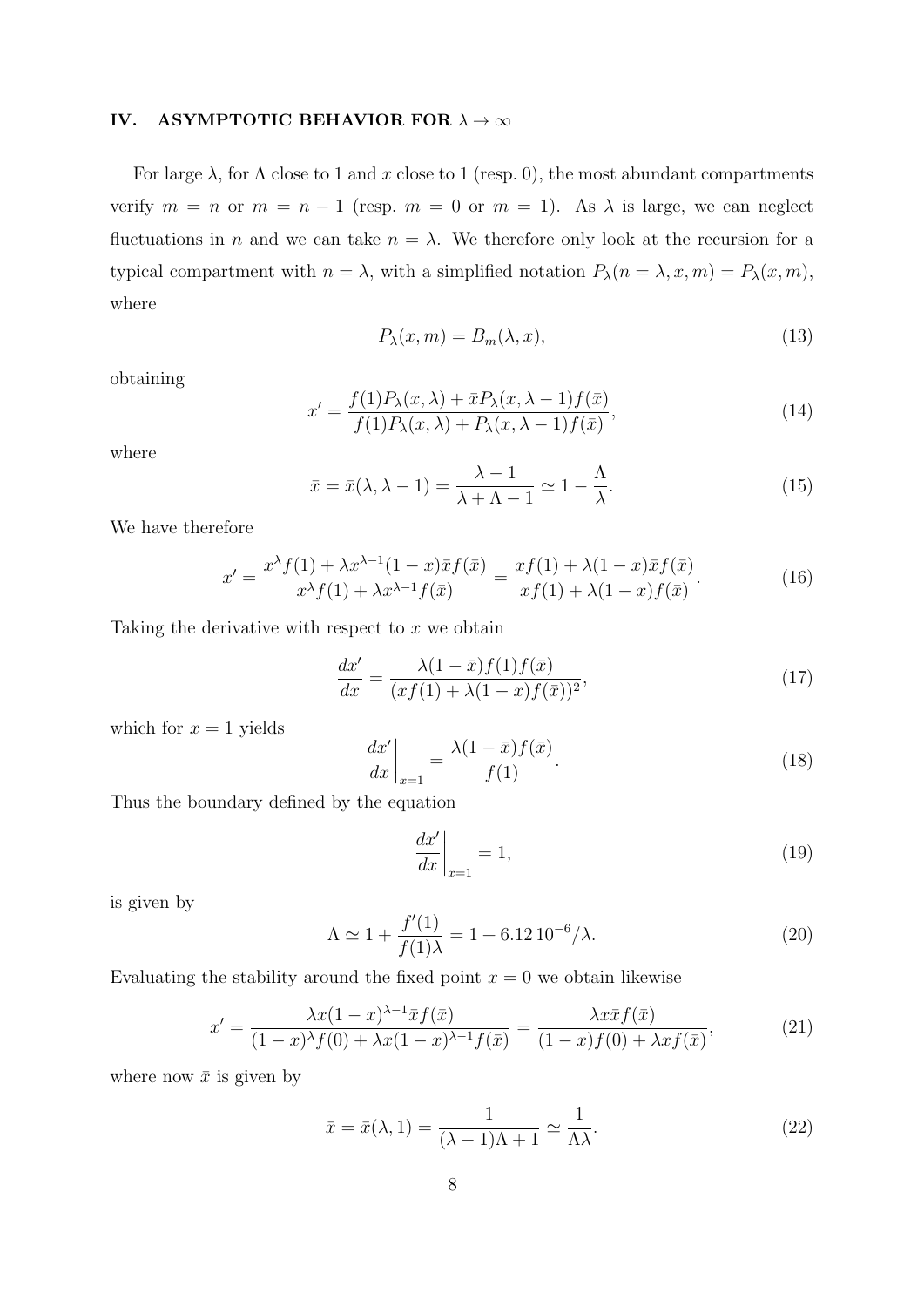Evaluating the derivative of  $x'(x)$  at  $x = 0$  we obtain

$$
\left. \frac{dx'}{dx} \right|_{x=0} = \frac{\lambda \bar{x} f(\bar{x})}{f(0)}.
$$
\n(23)

This gives the boundary as

$$
\Lambda = 1 + \frac{f'(0)}{f(0)\lambda} = 1 + 19.8661/\lambda.
$$
 (24)

#### V. ADDITIONAL FEATURES OF THE PHASE DIAGRAM



FIG. 4. Contour plots of  $\Delta x$  vs. x for  $\Lambda = 4$  in the plane  $(x, \lambda)$ . Inset shows a blow-up of the region near  $\lambda = 8$ , which exhibits features of both the bistable and coexistence regions.

The construction of the phase diagram of the main text is based on the condition of stability of the two fixed points  $x = 0$  and  $x = 1$ . This treatment only gives a complete picture of the phase behavior if there are at most three fixed points. While this is true for most pairs  $(\lambda, \Lambda)$ , notice that in the special case of Fig. 4a for  $\Lambda = 4$  and near  $\lambda = 8$ , the curve turns back. In this region, there are four fixed points, with  $x = 0$  and  $0 < x^* < 1$ being stable. The novel aspect of the region near  $\lambda = 8$  and x below 0.1 (shown in the inset as a blow-up), is that there is a bistability between points  $x = 0$  and  $x = x^*$  whereas in the phase diagram of the main text, the bistability only concerned points  $x = 0$  and  $x = 1$ . For  $x > 0.1$  and  $\lambda$  between approximately 2 and 8, we have a standard coexistence phase.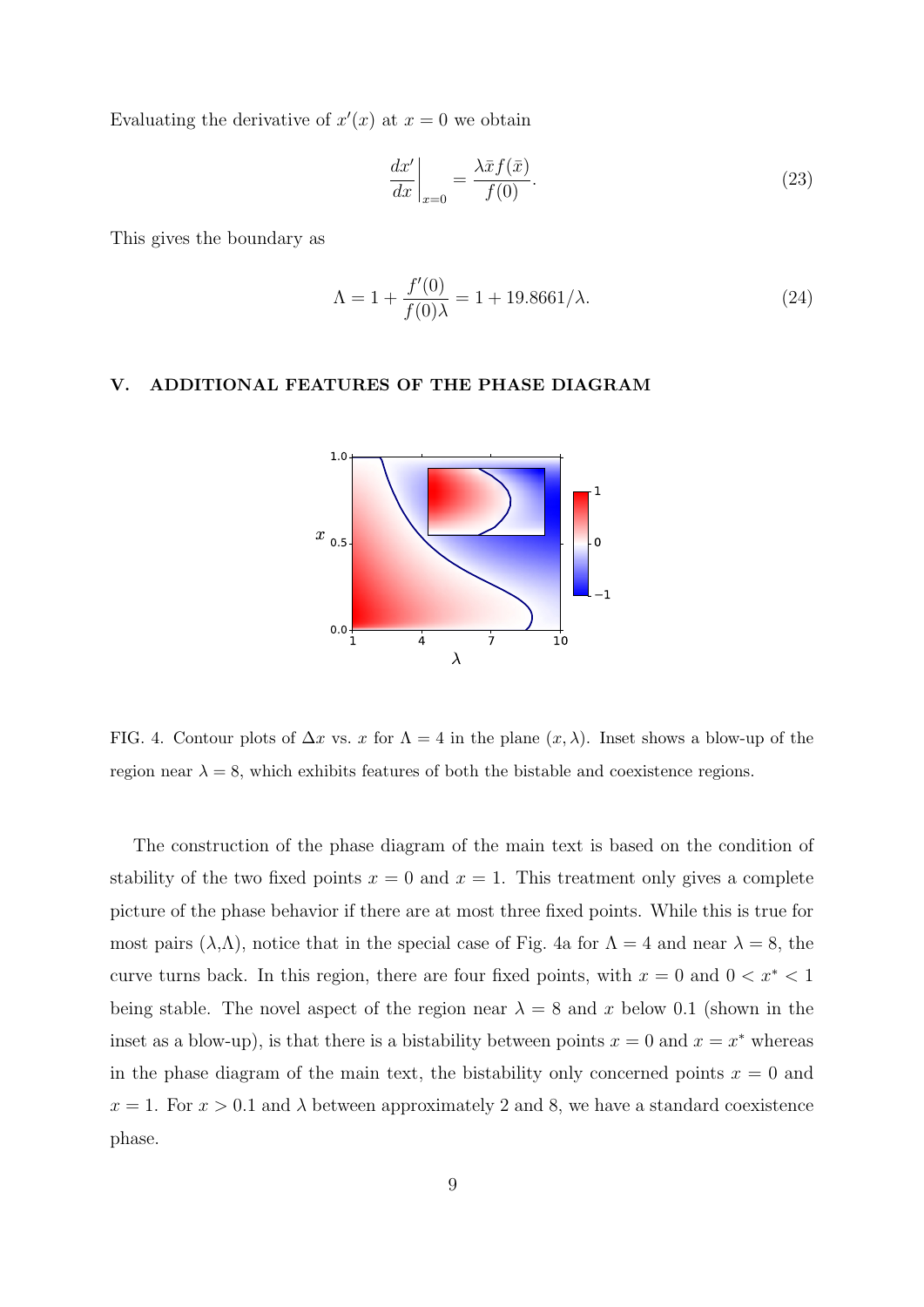# VI. COMPARISON BETWEEN LINEAR AND NON-LINEAR SELECTION FUNCTION

In the main text, we have introduced the following selection function

$$
f(\bar{x}) = 0.5 \left( 1 + \tanh\left(\frac{\bar{x} - x_{th}}{x_w}\right) \right),\tag{25}
$$

with  $x_{th} = 0.25$  and  $x_w = 0.1$ , which is now represented as the blue solid line in fig. 5. Note that this selection function takes a small but non-zero value for  $x = 0$ , namely  $0.5(1 - \tanh(x_{th}/x_w)) = 0.0067$ , which represents the fraction of false positives in the selection process.



FIG. 5. Representation of the two selection functions used in this section, namely the one defined in the main text (red solid line) and a linear one (blue solid line), which approximately take the same values at  $x = 0$  and  $x = 1$ . The horizontal dashed line represents the level of false positives given by  $f(0)$ .

It is interesting to compare the phase diagram given in the main text with that obtained for a linear selection function,  $f_{lin}$  shown as the red solid line in fig. 5. We choose  $f_{lin}(\bar{x}) = 0.0067 + \bar{x}$ , such that we have the same approximate values for  $f(0)$  and  $f(1)$ as with the previous function defined in Eq. (25). Consequently, we expect to find the same vertical asymptotes at  $\lambda \simeq 6.95$  and  $\lambda \simeq 149$ , as confirmed in fig. 6. The equations of these vertical asymptotes are indeed only a function of  $f(0)$  and  $f(1)$ . They are

$$
\lambda f(0)e^{\lambda} = (e^{\lambda} - 1)f(1),\tag{26}
$$